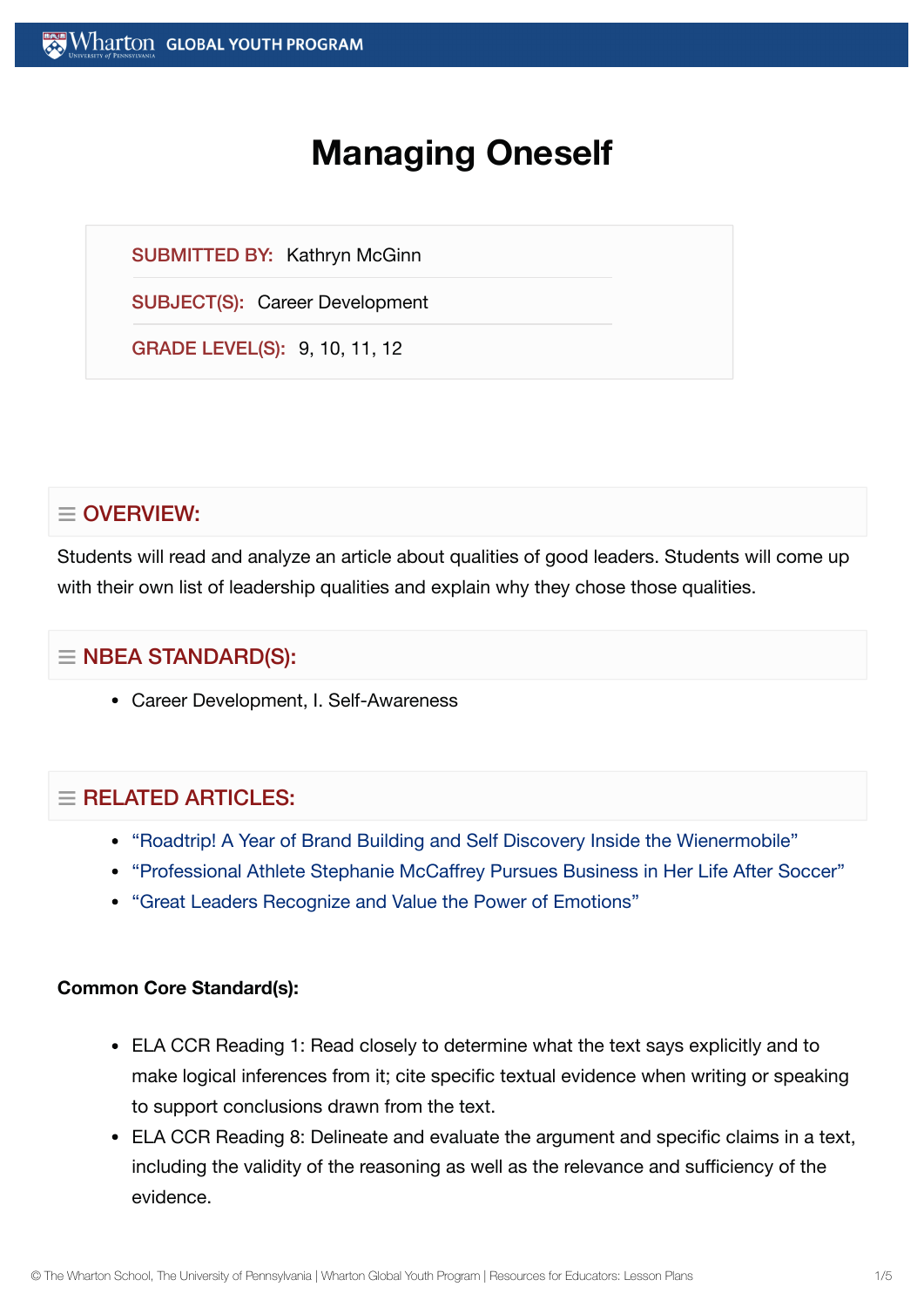## $\mathbf{W}$  Wharton Global youth program

- ELA CCR Speaking and Listening 1: Prepare for and participate effectively in a range of conversations and collaborations with diverse partners, building on others' ideas and expressing their own clearly and persuasively.
- ELA CCR Speaking and Listening 4: Present information, findings, and supporting evidence such that listeners can follow the line of reasoning and the organization, development, and style are appropriate to task, purpose, and audience.

#### **Objectives/Purposes:**

- Students will read/analyze a text.
- Students will creatively present their ideas about leadership.

#### **Knowledge@Wharton Article:**

"Leading from within [Means Learning](http://knowledge.wharton.upenn.edu/article.cfm?articleid=957) to Manage Your Ego and Emotions"

#### **Other Resources/Materials:**

Emotional Intelligence Competencies [\(Handout](https://globalyouth.wharton.upenn.edu/wp-content/uploads/2012/02/Career-Development-40_handoutA.pdf) A)

#### **Activities:**

- 1. Hand out "Leading from Within…" Read the first four paragraphs together as a class. Stop and ask students how Sigal Barsdale defines emotional intelligence:
- The capacity to think intelligently about one's emotions
- The capacity to have our emotions help us learn to think more intelligently

Ask students what they think Barsdale means by these statements. How would students define emotional intelligence in their own words? *(5 mins)*

2. Have students read the rest of the article independently. Assign each student a leader on whom to focus when they are reading (have students count off by threes: Group 1: Barry Rosenstein, Group 2: Lynda Barness, Group 3: Barry Rabner). For each leader,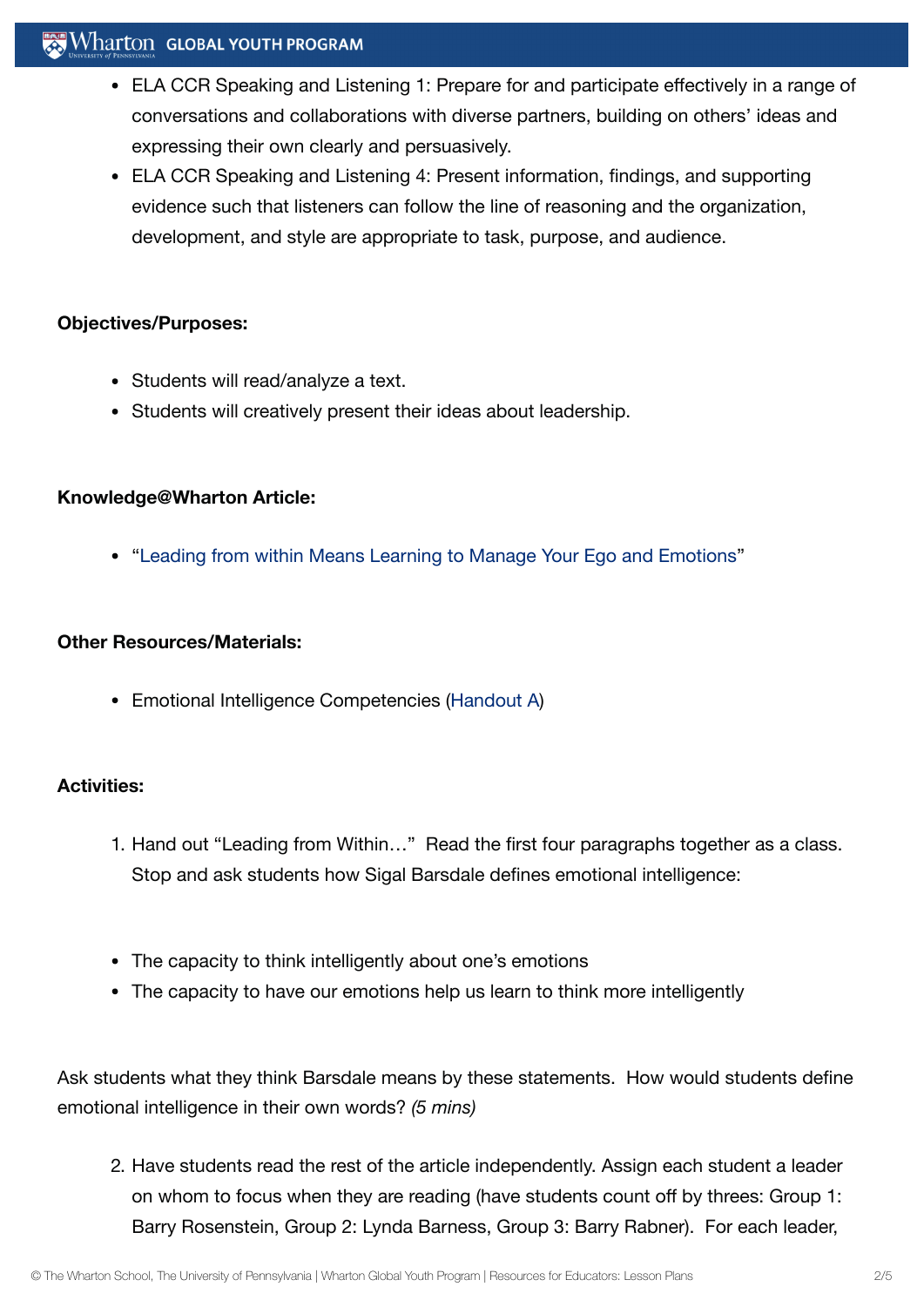students should take notes on how that leader manages his/her emotions and what type of atmosphere he/she creates in his/her company. *(10 mins)*

3. When students finish reading, have each group share about their leaders. Responses may vary, but try to address key points below:

| Leader                    | Manages Emotions                                                                                                                                                                                                                                                               | Company Atmosphere |
|---------------------------|--------------------------------------------------------------------------------------------------------------------------------------------------------------------------------------------------------------------------------------------------------------------------------|--------------------|
| Group 1: Barry Rosenstein | • Keeps balanced<br>mental state by<br>practicing yoga (both<br>during and after work)<br>Does not allow<br>emotions to be<br>influenced by the<br>money he makes or<br>loses<br>"Placid" environment<br>where people work as<br>a team<br>No staff turnover in<br>three years |                    |
| Group 2: Lynda Barness    | • Knows her strengths<br>and weaknesses and<br>plays to her strengths<br>• Views her employees<br>as members of her<br>family<br>• Acknowledges<br>weaknesses and works<br>to overcome them<br>• Company as extended<br>family<br>• Values good<br>communication               |                    |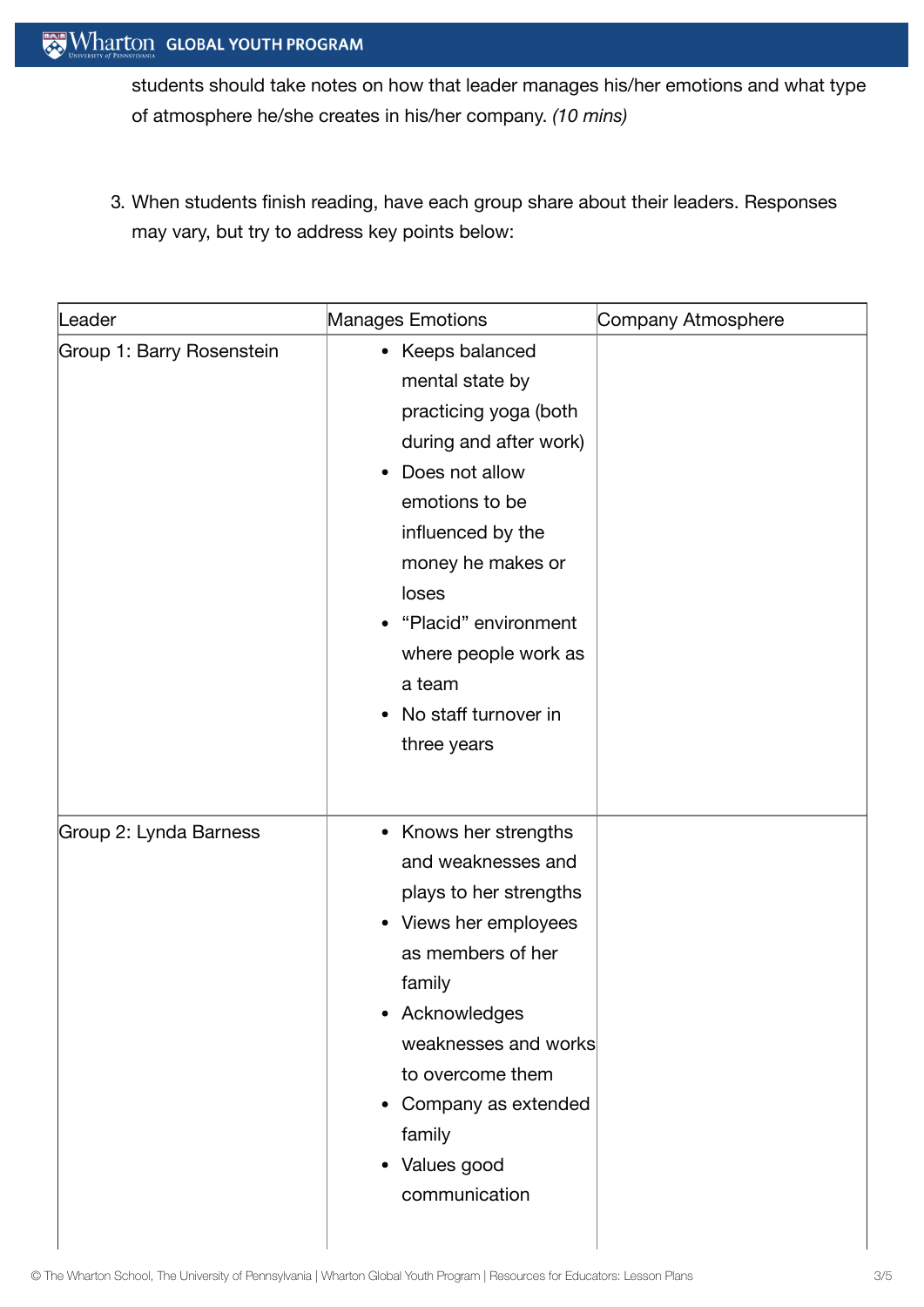| Group 3: Barry Rabner | • Tries to gather input              |
|-----------------------|--------------------------------------|
|                       | from a variety of                    |
|                       | people instead of                    |
|                       | making decisions                     |
|                       | unilaterally                         |
|                       | • Act rationally even in             |
|                       | stressful situations                 |
|                       | Doesn't take himself to<br>$\bullet$ |
|                       | seriously as CEO -                   |
|                       | relies on his family to              |
|                       | keep him grounded                    |
|                       | Built around a shared<br>$\bullet$   |
|                       | vision                               |

*(5 mins)*

4. Hand out packet about Emotional Intelligence Competencies (Handout A) (provided for free from the site http://www.businessballs.com/eq.htm with permission of Daniel Goleman on behalf of the Consortium for Research on Emotional Intelligence)

Divide students into five groups, and assign each group one portion of Emotional Intelligence to explore:

- Group 1: Self-Awareness
- Group 2: Self-Regulation
- Group 3: Self-Motivation
- Group 4: Social Awareness
- Group 5: Social Skills

Each group should read their respective portion in the packet and pick one criterion that they find most interesting/relevant/important. For example, Self-Awareness includes the following criteria: emotional awareness, accurate self-assessment, and self-confidence: students should pick one of these criteria on which to focus.

As a group, students should discuss their chosen criterion and do the following: